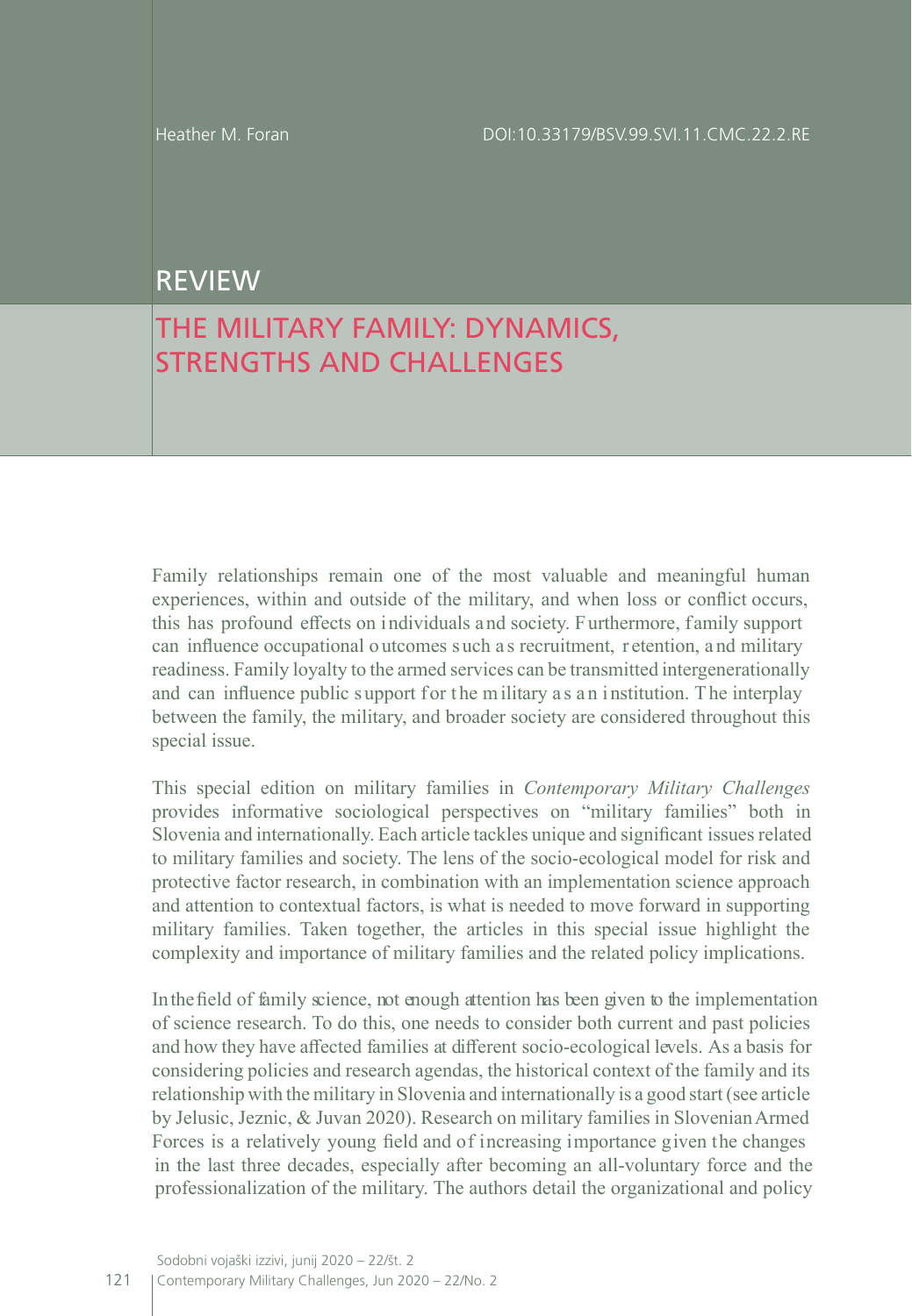changes in Slovenia that have developed concurrently with military family research internationally and at home. The relevance of military families is now more widely recognized, yet barriers to the successful implementation of support programmes remain. The articles by Hess 2020, Jakopic 2020, and Kasearu et al. 2020 provide several examples of support programmes that can strengthen military families and bolster military family readiness. To achieve the best outcomes, the focus needs to not only be on the treatment of problems, but also on the primary prevention of risk factors and promotion of resilient families (e.g. through fostering high-quality intimate relationships). Promoting resilient families requires the provision of support at multiple levels of operation including psychological support, social care, legal counselling, and spiritual care.

In addition to contextual perspectives and policy review, another fundamental part of military family research is identifying the risk and protective factors for socioecological outcomes through empirical research. Vuga 2020 provides an action plan for current research to identify factors at different socio-ecological levels that affect family behavioural health outcomes. The risk and protective factors which are most associated with outcomes in the Slovenian military context can be targeted in future programmes and policies. This public health based approach has been applied in other countries to inform military leaders about the needs of their armed forces. In our own work with the US military, we employed risk and protective factor models to identify unique modifiable factors in predicting behavioural and family health outcomes, which could be targeted in interventions at the individual, family, professional and community levels. Vuga and her colleagues' expansion of the socio-ecological research model will be useful for the Slovenian Armed Forces and the results could be informative for other military organizations. Intervention derived from the risk and protective factor model from the MilFam project can then be tested in subsequent studies to ensure effective implementation and change in behavioural health outcomes. The MilFam project will serve as an important step in addressing the needs of military families in Slovenia.

Several other relevant considerations for military sociological research are raised in the other articles, including cross-country differences, deployment challenges, and demographic changes impacting the concept of "military families". The article by Kasearu et al. (2020) compares the concept of military families across three different countries. Whether families are seen as part of the military or separate, as is the case for some other professions, depends on how military service is defined in different countries. In some contexts, emphasis has been placed on policies for service members, and civilian family members are not considered. Although similar policies are common in many professions, there are certainly reasons unique to the military that suggest inclusive policies and programmes for civilian family members not only benefit military families but can also improve military preparedness. In the case of deployment, when policies are in place that do not support the significant other/spouse and children left behind it can lead to psychological distress, financial burdens, and impairment of family functioning. In the digital age, deployed service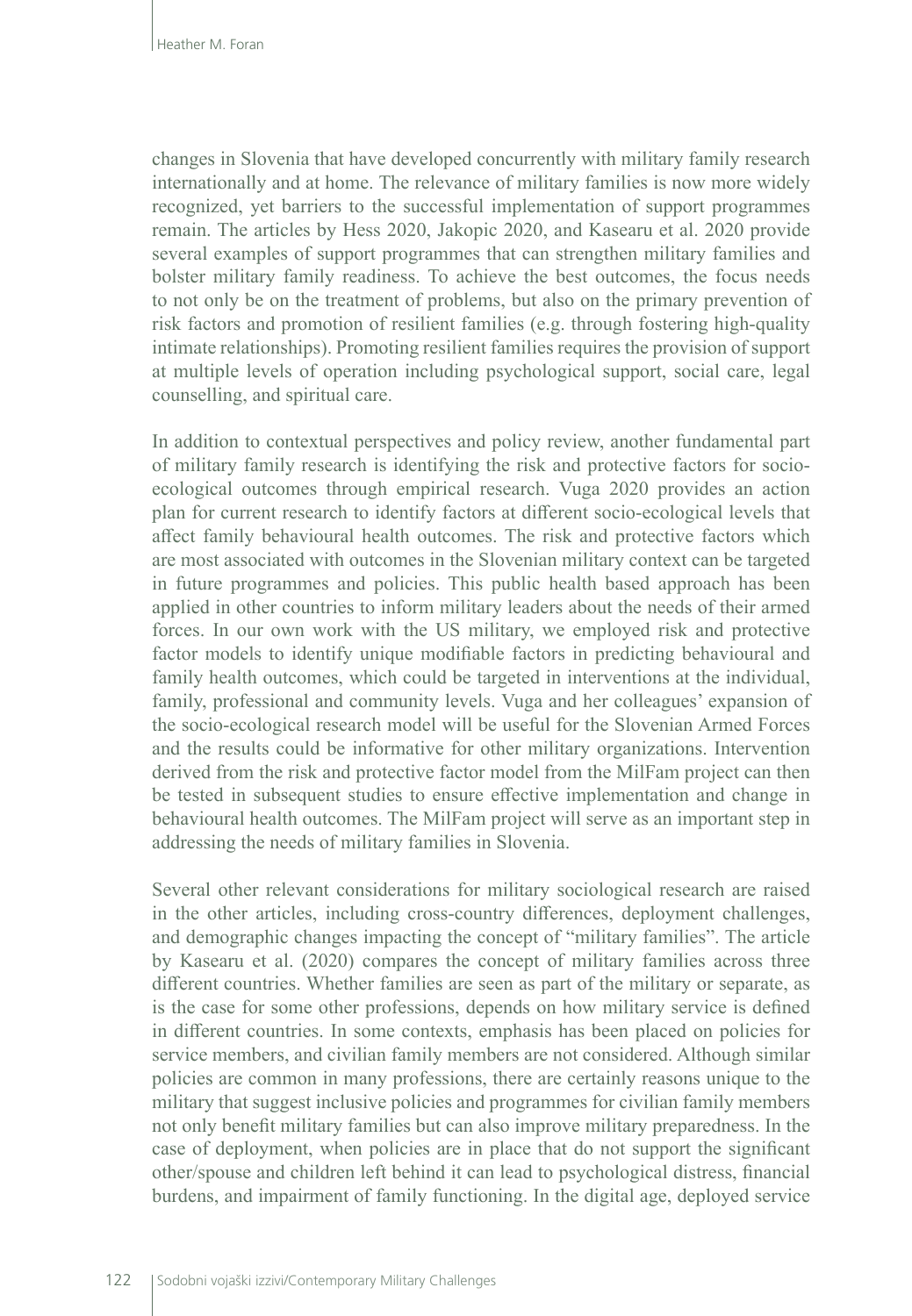members are often well-informed about the problems at home and may become frustrated by the lack of policies in place to support military family members while they are deployed.

Besides the challenges faced by separations, military families also face unique challenges related to being stationed abroad with their families. The importance of the infrastructure and network to provide informal and formal support for family members as they navigate a new environment is critical in these situations. This includes both tangible and emotional support for family members as they adjust to living in a foreign country. Housing, medical care, schooling, language, and job options for family members are some of the concerns facing families while abroad. Depending on the size of the military infrastructure abroad, these concerns may be supported internally through the military. However, in many cases, sufficient internal support infrastructures may not be available and agreements with host countries can fill some of these gaps.

An added complexity is raised in the article by Švab (as well as in Jelušič et al. and Kasearu et al.), in that challenges facing military families not only depends on the military infrastructure and policies, but also on the family structure and dynamics. Jelušič et al. point out how the typical family of service members has evolved over time. Švab describes the dynamics of family structure across Slovenia and their interplay with military organizational needs. Family structure has changed significantly over the past few decades and this poses new challenges for military families. The changing family structures introduce diverse risks factors and areas to target with support programmes. The division of labour and family roles continues to evolve in Slovenia and internationally. There is a growing body of research that documents the relevance of gender and work division in the military context. Support for women service members with children varies from that of their male counterparts, and may require more targeted support programmes. In meeting the needs of diverse military family practices, attention to both formal and informal support networks in research and policy is necessary.

Throughout this special issue, specific examples of programmes already offered to support military families are mentioned. It is important, however, that programmes are not just implemented, but that effective programmes are implemented with a sound base of empirical support for their implementation. One example of this is the PREP programme (Preparation and Relationship Enhancement/Education Programme), which is offered in several countries to support intimate partnerships among military couples. This programme has evidence to support its effectiveness in reducing relationship distress over time across numerous studies.

This special issue makes it clear how important the military family is to effective professional functioning. Despite the clear importance of military families, they are often not supported sufficiently in various ways (e.g. through policies or evidencebased prevention offers). This not only influences professional outcomes such as